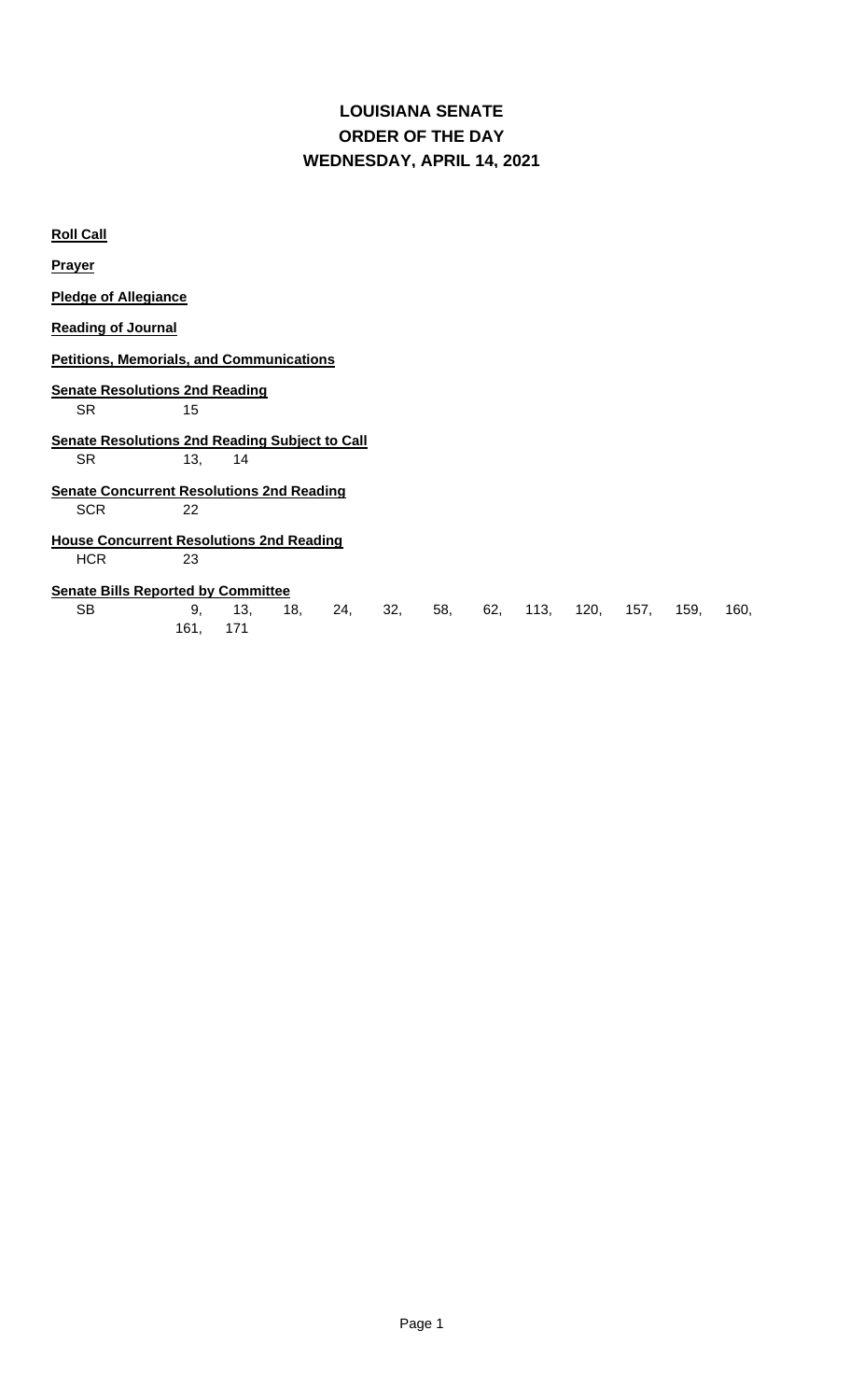## **Senate Resolutions 2nd Reading**

| <b>SR</b>  |     | 15 PRICE<br>anniversary.                                                                     | <b>COMMENDATIONS</b><br>Commends the Louisiana State Employees' Retirement System on the occasion of its seventy-fifth                                                                                                                                                                                                                  |
|------------|-----|----------------------------------------------------------------------------------------------|-----------------------------------------------------------------------------------------------------------------------------------------------------------------------------------------------------------------------------------------------------------------------------------------------------------------------------------------|
|            |     | <b>Senate Resolutions 2nd Reading Subject to Call</b>                                        |                                                                                                                                                                                                                                                                                                                                         |
| <b>SR</b>  |     | 13 HENRY, CAMERON                                                                            | SPECIAL DAY/WEEK/MONTH<br>Designates Monday, April 19, 2021, as Child Advocacy Center (CAC) Day in Louisiana.                                                                                                                                                                                                                           |
| <b>SR</b>  |     | 14 FIELDS<br>of Louisiana System Day at the Capitol.                                         | SPECIAL DAY/WEEK/MONTH<br>Recognizes the University of Louisiana System and designates Wednesday, April 14, 2021 as University                                                                                                                                                                                                          |
|            |     | <b>Senate Concurrent Resolutions 2nd Reading</b>                                             |                                                                                                                                                                                                                                                                                                                                         |
| <b>SCR</b> |     | 22 CATHEY<br>after Coach Dale Brown.                                                         | POSTSECONDARY ED<br>Requests the Louisiana State University Board of Supervisors to name the basketball court in the PMAC                                                                                                                                                                                                               |
|            |     | <b>House Concurrent Resolutions 2nd Reading</b>                                              |                                                                                                                                                                                                                                                                                                                                         |
| <b>HCR</b> | 23  | <b>THOMPSON</b><br>Expresses condolences on the death of Robert Patrick                      | <b>CONDOLENCES</b>                                                                                                                                                                                                                                                                                                                      |
|            |     | <b>Senate Bills Reported by Committee</b>                                                    |                                                                                                                                                                                                                                                                                                                                         |
| <b>SB</b>  |     | 9 PRICE                                                                                      | <b>CHILDREN'S CODE</b><br>Provides relative to continuous revision of the Children's Code. (8/1/21)                                                                                                                                                                                                                                     |
| <b>SB</b>  |     | 13 PRICE                                                                                     | <b>STATE POLICE RETIREMENT</b><br>Allows upgrade of accrual rate applicable to transferred service credit. (gov sig) (2/3 - CA10s29(F))                                                                                                                                                                                                 |
| <b>SB</b>  | 18  | <b>JOHNS</b><br>Provides for the reemployment of retirees. (gov sig)<br>$(2/3 - CA10s29(F))$ | STATE POLICE RETIREMENT                                                                                                                                                                                                                                                                                                                 |
| <b>SB</b>  |     | 24 PRICE                                                                                     | <b>RETIREMENT BENEFITS</b><br>Provides a minimum benefit increase for certain retirees, beneficiaries, and survivors of the Teachers'<br>Retirement System of Louisiana, Louisiana State Employees' Retirement System, Louisiana School<br>Employees' Retirement System, and State Police Retirement System. (6/30/21) (2/3 CA10s29(F)) |
| <b>SB</b>  | 32  | <b>CATHEY</b><br>commissioner of agriculture. (gov sig)                                      | AGRICULTURE/FOREST COMR<br>Repeals the exclusion of certain agricultural products authorized to be sampled and analyzed by the                                                                                                                                                                                                          |
| <b>SB</b>  | 58  | <b>WOMACK</b>                                                                                | <b>ANIMALS</b><br>Provides for the identification of certain impounded animals. (gov sig)                                                                                                                                                                                                                                               |
| <b>SB</b>  | 62  | <b>MILLIGAN</b>                                                                              | <b>CIVIL COMMITMENT</b><br>Provides relative to the management of the affairs of an interdict. (8/1/21)                                                                                                                                                                                                                                 |
| <b>SB</b>  |     | 113 TARVER, GREGORY                                                                          | <b>CIVIL PROCEDURE</b><br>Provides relative to interpreters for non-English-speaking persons in civil protective order cases. (gov sig)                                                                                                                                                                                                 |
| <b>SB</b>  | 120 | <b>BOUDREAUX</b>                                                                             | <b>COURTS</b><br>Provides for the salary of the marshal of the city court of Lafayette. (gov sig)                                                                                                                                                                                                                                       |
| <b>SB</b>  | 157 | <b>ALLAIN</b><br>(gov sig)                                                                   | <b>TAX EXEMPTIONS</b><br>Exempts certain mobile workers from individual income tax and their employers from withholding tax.                                                                                                                                                                                                            |
| <b>SB</b>  | 159 | <b>ALLAIN</b><br>federal income tax deduction as provided by law.<br>$(2/3 - CA13s1(A))$     | <b>TAX/TAXATION</b><br>Constitutional amendment to reduce the maximum rate of individual income tax and to provide for a                                                                                                                                                                                                                |